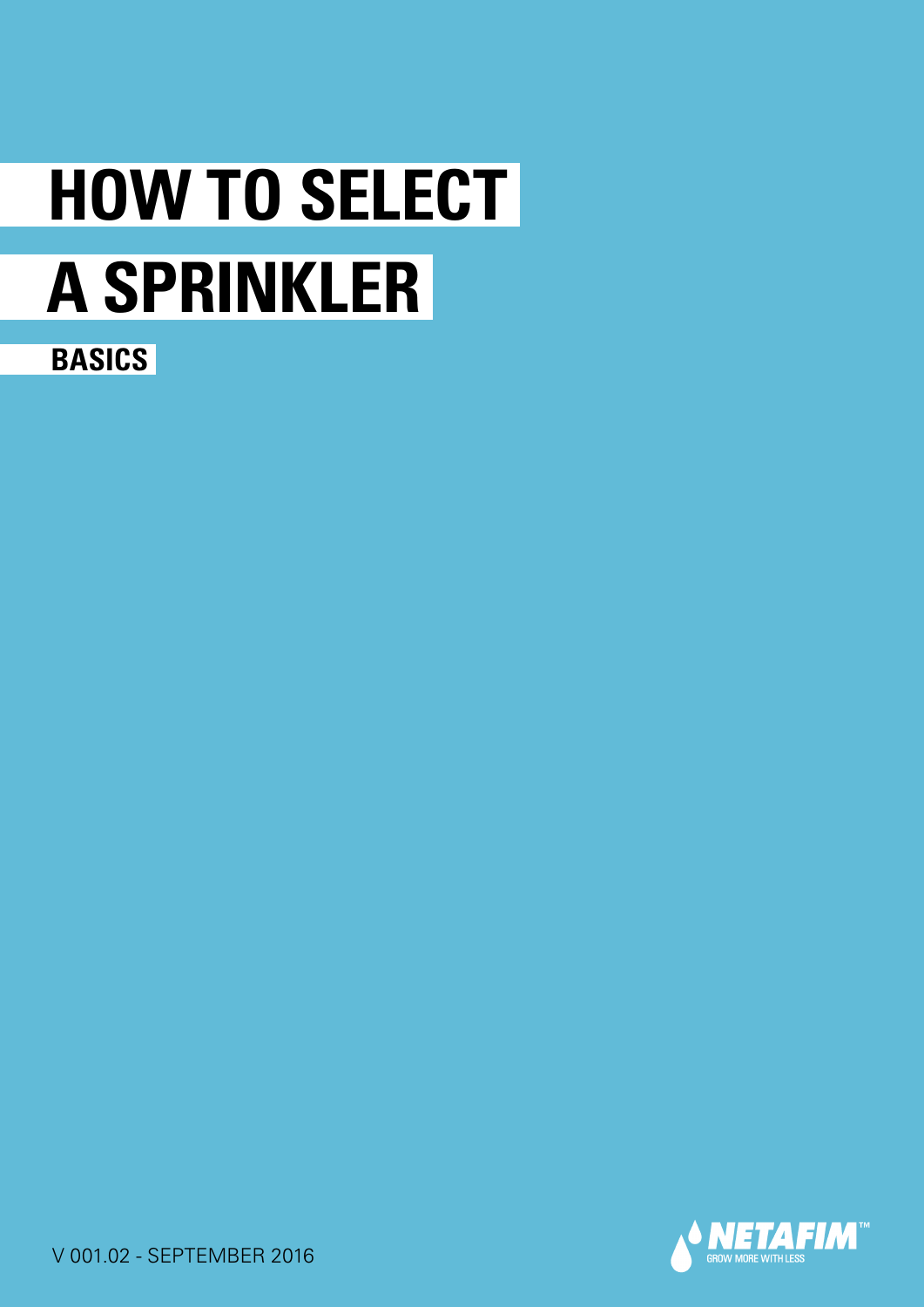© COPYRIGHT 2016, NETAFIM™

NO PARTS OF THIS PUBLICATION MAY BE REPRODUCED, STORED IN AN AUTOMATED DATA FILE OR MADE PUBLIC IN ANY FORM OR BY ANY MEANS, WHETHER ELECTRONIC, MECHANICAL, BY PHOTOCOPYING, RECORDING OR IN ANY OTHER MANNER WITHOUT PRIOR WRITTEN PERMISSION OF THE PUBLISHER.

ALTHOUGH NETAFIM™ TAKES THE GREATEST POSSIBLE CARE IN DESIGNING AND PRODUCING BOTH ITS PRODUCTS AND THE ASSOCIATED DOCUMENTATION, THEY MAY STILL INCLUDE FAULTS.

NETAFIM™ WILL NOT ACCEPT RESPONSIBILITY FOR DAMAGE RESULTING FROM USE OF NETAFIM'S PRODUCTS OR USE OF THIS MANUAL.

NETAFIM™ RESERVES THE RIGHT TO MAKE CHANGES AND IMPROVEMENTS TO ITS PRODUCTS AND/OR THE ASSOCIATED DOCUMENTATION WITHOUT PRIOR NOTICE.



### **NOTE**

All the drawings in this document are for the purpose of illustration only. The actual product details and infrastructure conditions may differ in any actual application.



### **FOREIGN LANGUAGES**

If you are reading this manual in a language other than the English language, you acknowledge and agree that the English language version shall prevail in any case of inconsistency or contradiction in interpretation or translation.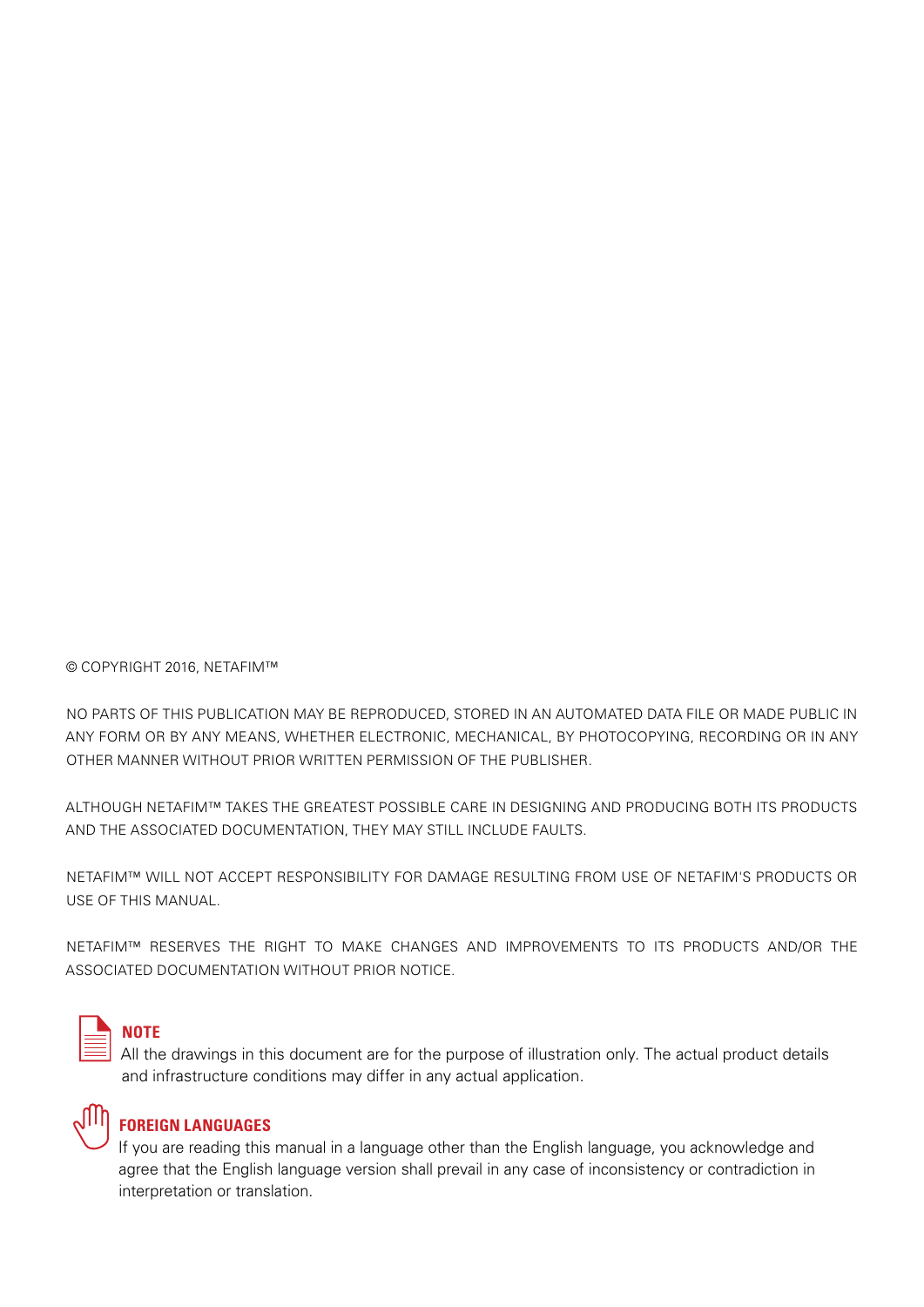# **CONTENTS**

# **Introduction**

| Use of symbols.      |    |
|----------------------|----|
| Aim of this document | Б. |
| Safety               | Б  |

# **Sprinkler selection**

|                                                                                                                                                                                                                                           | 6  |
|-------------------------------------------------------------------------------------------------------------------------------------------------------------------------------------------------------------------------------------------|----|
|                                                                                                                                                                                                                                           | 6  |
|                                                                                                                                                                                                                                           | 6  |
|                                                                                                                                                                                                                                           |    |
|                                                                                                                                                                                                                                           | 13 |
| <b>D.</b> Evaporation loss during sprinkler irrigation <b>Constant Constant Constant Constant Constant Constant Constant Constant Constant Constant Constant Constant Constant Constant Constant Constant Constant Constant Constant </b> | 14 |
| <b>E.</b> Soil infiltration rate entrance and the state of the state of the state of the state of the state of the state of the state of the state of the state of the state of the state of the state of the state of the state of       | 15 |
|                                                                                                                                                                                                                                           | 16 |
|                                                                                                                                                                                                                                           | 17 |
|                                                                                                                                                                                                                                           | 18 |
| Selecting a sprinkler <u>example and the selecting</u> a series of the selection of the selection of the selection of the selection of the selection of the selection of the selection of the selection of the selection of the sel       | 19 |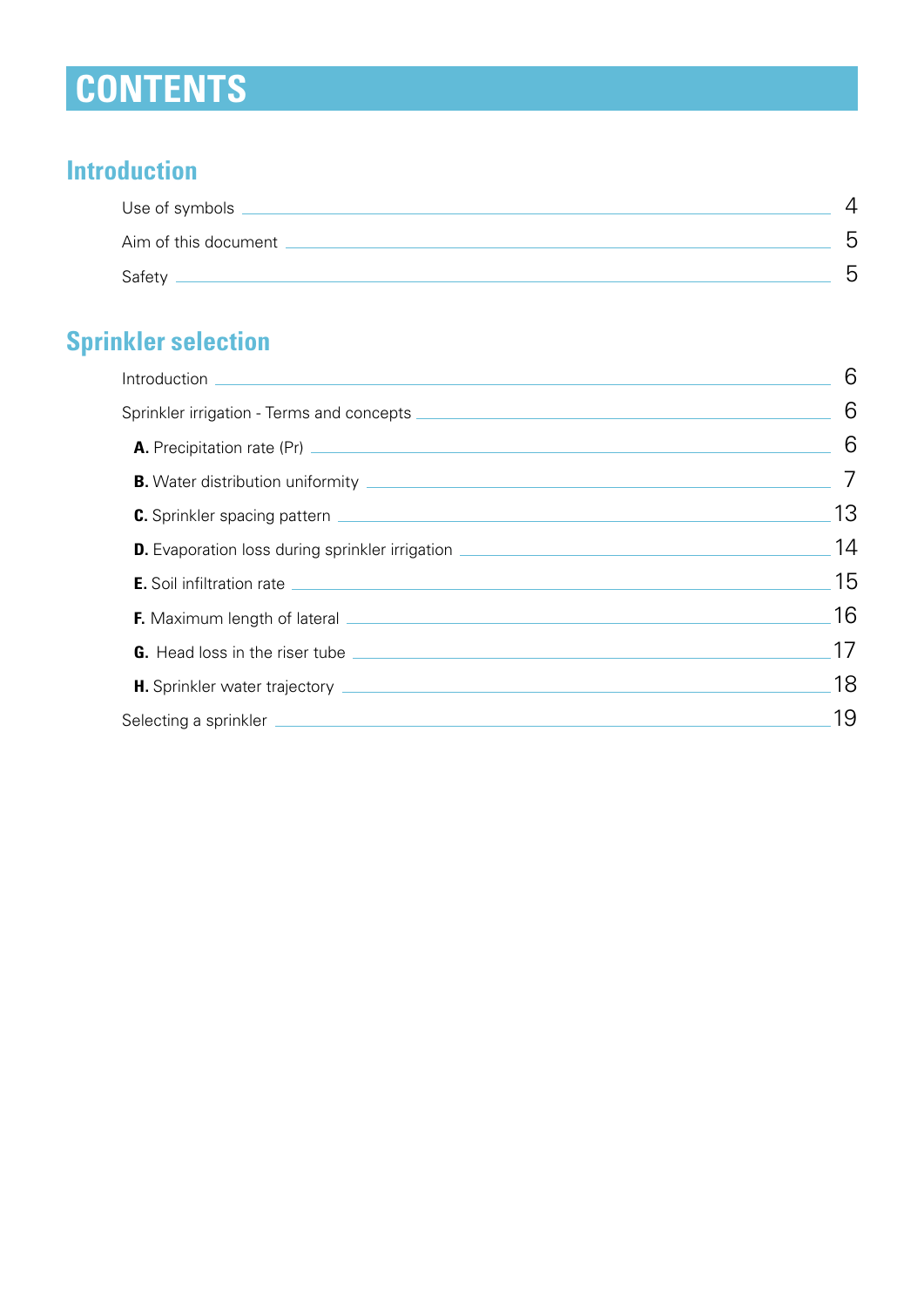# <span id="page-3-0"></span>**INTRODUCTION**

# **Use of symbols**

The symbols used in this manual refer to the following:



### **WARNING**

The following text contains instructions aimed at preventing bodily injury or direct damage to the crops, the product and/or the infrastructure.



# **CAUTION**

The following text contains instructions aimed at preventing unwanted system operation, installation or conditions that, if not followed, might void the warranty.



# **ATTENTION**

The following text contains instructions aimed at enhancing the effective use of the instructions in the manual.



# **NOTE**

The following text contains instructions aimed at emphasizing certain aspects of the installation or operation of the product.



## **SAFETY FOOTWEAR**

The following text contains instructions aimed at preventing foot injury.



# **TIP**

The following text provides clarification, tips or useful information.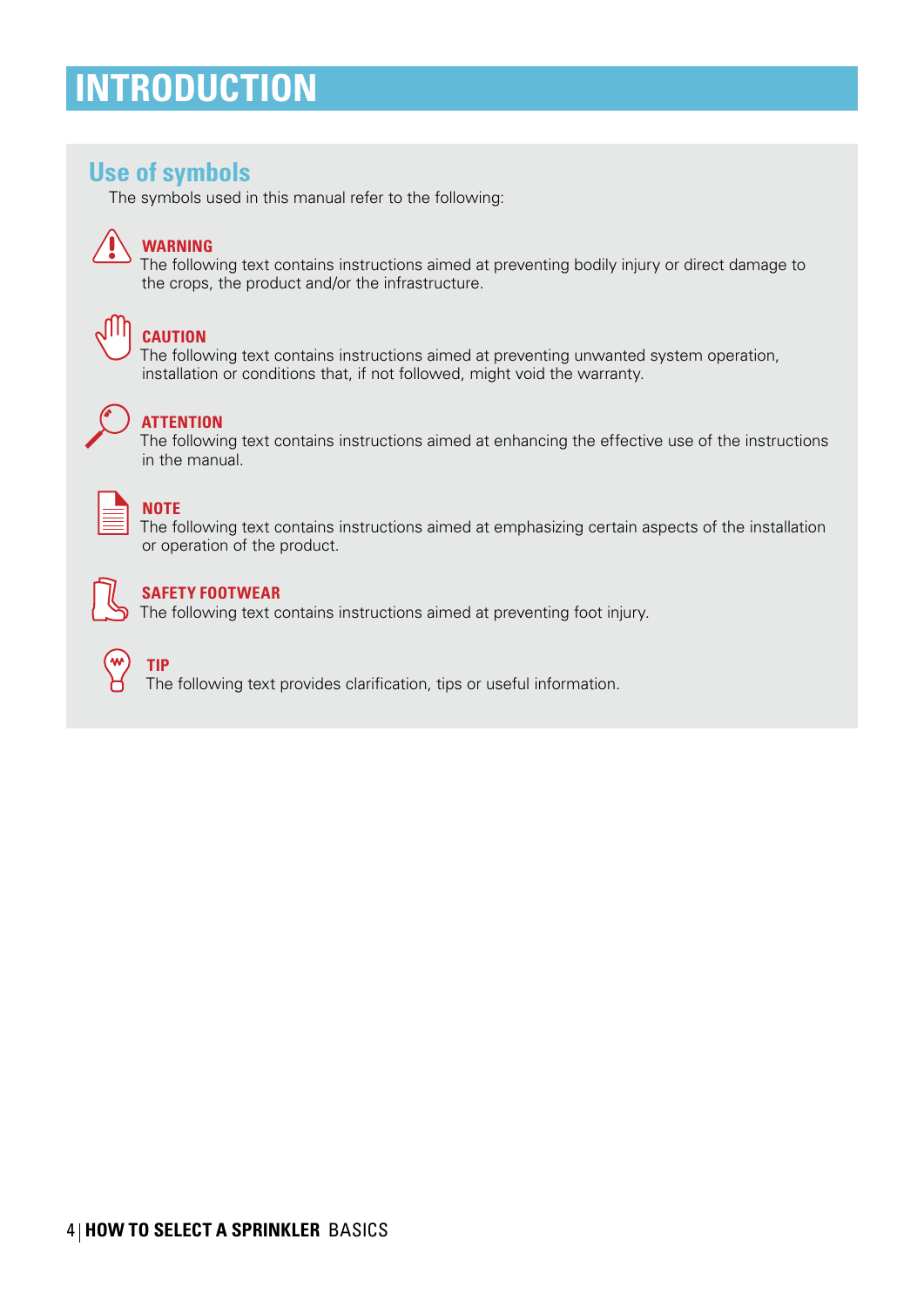# <span id="page-4-0"></span>**INTRODUCTION**

# **Aim of this document**

The aim of this document is to guide the user through the selection of a sprinkler for various applications.

Special attention has been given to exlaining the terms and concepts relevant to the selection of the proper sprinkler according to the crop needs and the grower's objectives.

# **Safety**

- All applicable safety instructions and regulations must be observed and applied.
- The effectiveness of the equipment may be jeopardized or impaired if the equipment is used in a manner other than that specified by the manufacturer.



### **WARNING**

In an agricultural environment - always wear protective footwear.



### **CAUTION**

When opening or closing any manual valve, always do so gradually, to prevent damage to the system by water hammer.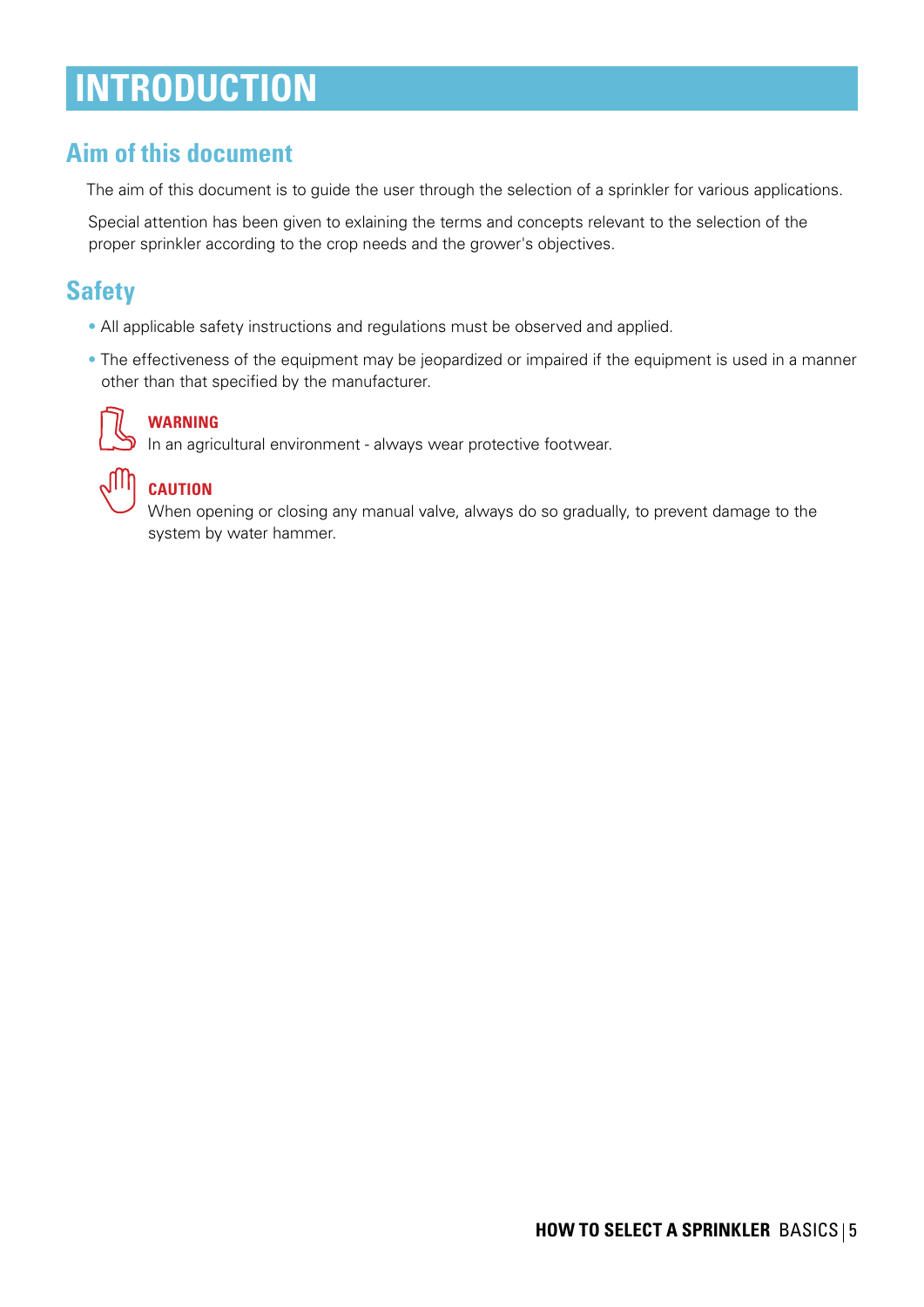# <span id="page-5-0"></span>**Introduction**



Read this chapter thoroughly and make sure you understand it before selecting a sprinkler.

Sprinkler irrigation is adaptable to most crops, soils and topographical characteristics. However, careful consideration of the design criteria is required in order to obtain an economical system that provides efficient and uniform water distribution over the irrigated area.

Careful consideration of all the factors explained below is required so that water can be applied uniformly at a rate lower than the intake rate of the soil, thereby increasing efficiency and preventing runoff and resulting damage to soil and crops.

# **Sprinkler irrigation - Terms and concepts**

In order to select the appropriate sprinkler system, one must be familiar with the following terms and concepts:

- **A.** Precipitation rate (Pr)
- **B.** [Water distribution uniformity](#page-6-0)
	- [Christiansen Coefficient of Uniformity \(%CU\)](#page-7-0)
	- [Distribution Uniformity \(%DU\)](#page-8-0)
	- [Scheduling Coefficient \(SC\)](#page-10-0)
- **C.** [Evaporation loss during sprinkler irrigation](#page-13-0)
- **D.** [Soil infiltration rate](#page-14-0)
- **E.** [Maximum length of lateral](#page-15-0)
- **F.** [Head loss in the riser tube](#page-16-0)
- **G.** [Sprinkler water trajectory](#page-17-0)

# **A. Precipitation rate (Pr)**

The average amount of water applied to the irrigated area during a specified period of time, measured in this manual in mm/h (millimeters per hour) units.

### **Calculating Pr**

Pr (mm/h) = Sprinkler flow rate (l/h) / [Spacing between sprinklers in the same row (m) x Spacing between rows (m)]



Where:

| Sprinkler flow rate                             | 580 l/h        |
|-------------------------------------------------|----------------|
| Spacing between sprinklers on the same row 10 m |                |
| Spacing between rows                            | $12 \text{ m}$ |

## **580 / (10 x 12) = 4.83**

### **Pr = 4.83 mm/h**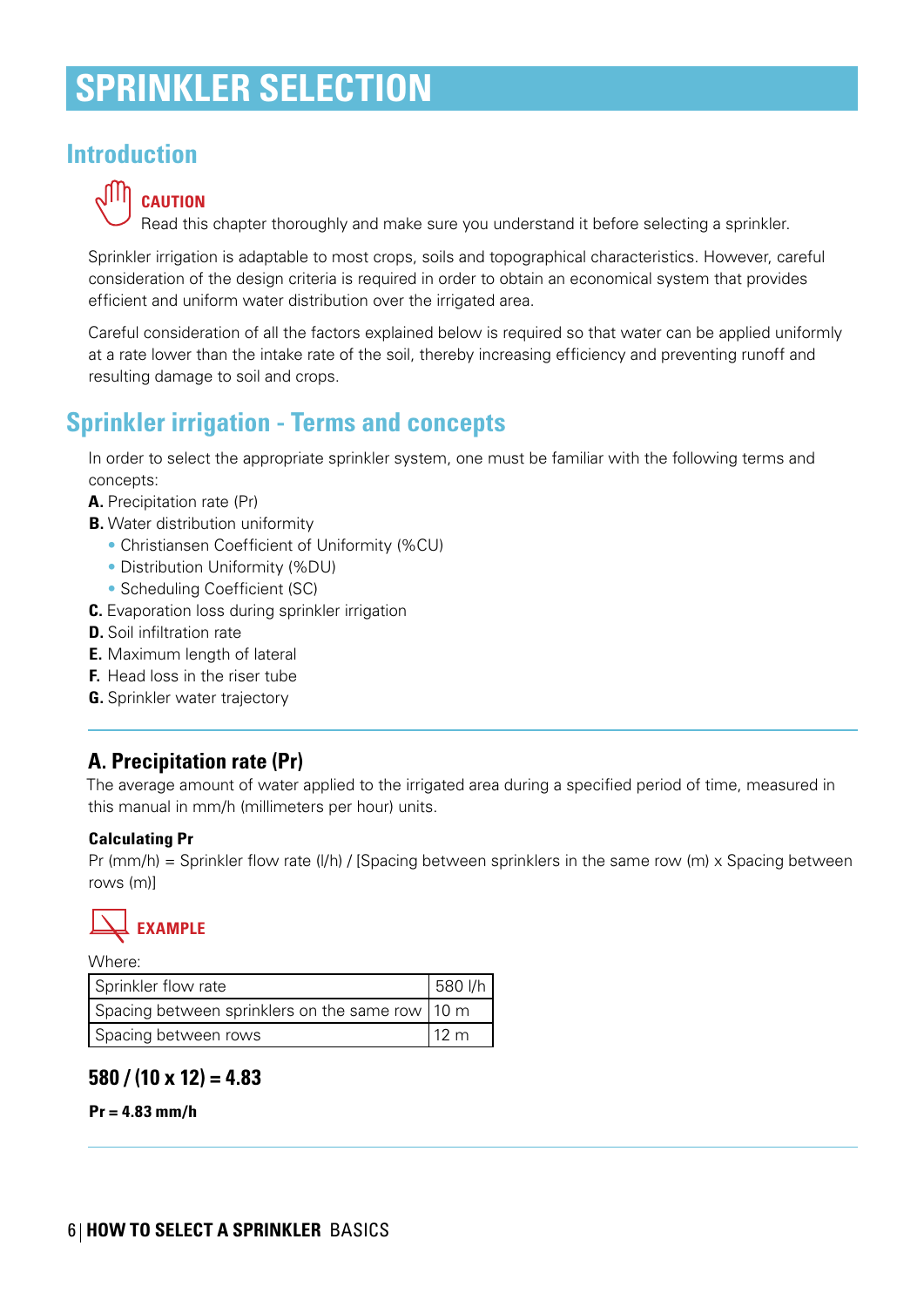# <span id="page-6-0"></span>**B. Water distribution uniformity**

It is of vital importance that the irrigation water is distributed as evenly as possible throughout the irrigated area. Properly designed sprinklers enable greater distribution uniformity.

• Good distribution uniformity contributes to higher yield and a higher quality crop.



• Poor distribution uniformity reduces yield and crop quality and may damage the soil.



Netafim™ conducts rigorous tests to assess the distribution uniformity capacity of its sprinklers. The following is a brief summary of these testing procedures.

### **The water distribution uniformity survey: Setup and data collection**

**1.** A 4 X 4 grid (16 sprinklers) is set up according to the planned layout - spacing between sprinklers in the same row and spacing between laterals.

## **ATTENTION**

The survey must be conducted on a flat, leveled and obstruction-free field.

9 rectangular areas - each defined by 4 sprinklers at its 4 corners - are produced.

- **2.** The center area is selected and a grid pattern of rain gauges or catch cans is set up, where the distance between them is -
	- 1 meter or less on both axes for sprinklers (flow rate  $\geq 200$  I/h)
	- ½ meter or less on both axes for micro-sprinklers (flow rate < 200 l/h)

# **ATTENTION**

All the rain gauges/catch cans must be identical and placed in the field in a leveled and stable position.

**3.** The system is operated for 1 hour under normal operating conditions.

# **ATTENTION**

The effect of wind on distribution uniformity is unpredictable. For an accurate measurement, the system must not be operated under windy conditions.

**4.** The level of the water collected in each gauge or can is measured and the results (in mm) are noted as a list, from the highest to the lowest.

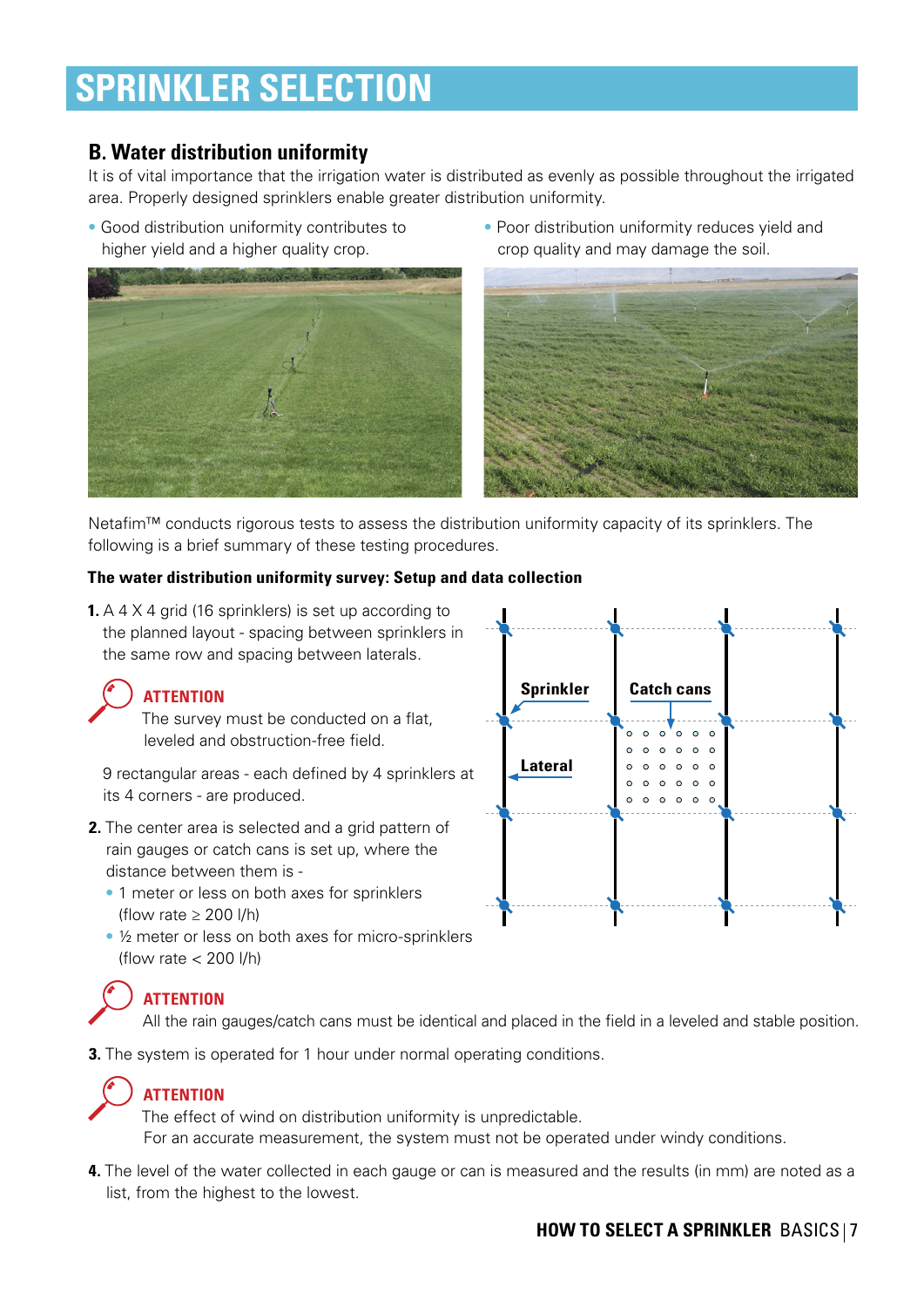### <span id="page-7-0"></span>**There are 3 methods for calculating distribution uniformity:**

- Christiansen Coefficient of Uniformity (%CU) known to produce the most flattering results.
- Distribution Uniformity (%DU) known to be more rigorous than %CU.
- Scheduling Coefficient (SC) known to be the most rigorous method of all.

## **Christiansen Coefficient of Uniformity (%CU)**

The %CU is a measurement of uniformity, expressed as the average rate (%) of deviation from the overall average application.

A perfectly uniform application is represented by a CU of 100%. Lower uniformity applications are represented by lower percentages.

#### **For open field sprinkler irrigation:**

| 92% or higher | <b>Excellent uniformity</b>                                  |  |
|---------------|--------------------------------------------------------------|--|
| 88% to 92%    | Very good uniformity                                         |  |
| 86% to 88%    | Good uniformity                                              |  |
|               | Lower than 86%   Acceptable for certain low-value crops only |  |

#### **Limitation of the %CU method:**

Due to the statistical nature calculation of the %CU method, it does not account for individual spots that receive no water at all.

#### **Calculating %CU**

- **1.** The records of the levels of water previously collected in each gauge or can (mm) are used [a].
- **2.** All the numbers in column [a] are summed up.
- **3.** The sum is divided by the number of gauges or cans placed in the field. This provides the average net application of the surveyed area [b].
- **4.** The average net application of the surveyed area [b] is subtracted from the amount of water collected in each gauge or can (mm) [a]. Each result, whether lower or higher than the average net application, is recorded as a positive number in column [c].
- **5.** All application deviations [c] are summed up.
- **6.** The sum is divided by the number of gauges/cans placed in the field. This provides the average deviation from the average net application of the surveyed area [d].
- **7.** The average deviation from the average net application [d] is divided by the average net application of the surveyed area [b] and the result is subtracted from 1. This provides the CU of the surveyed area as a percentage (%) [e].

| ______ |  |
|--------|--|
|        |  |
|        |  |

### **NOTE**

For simplicity, the examples below are based on only 20 gauges/cans placed in the field.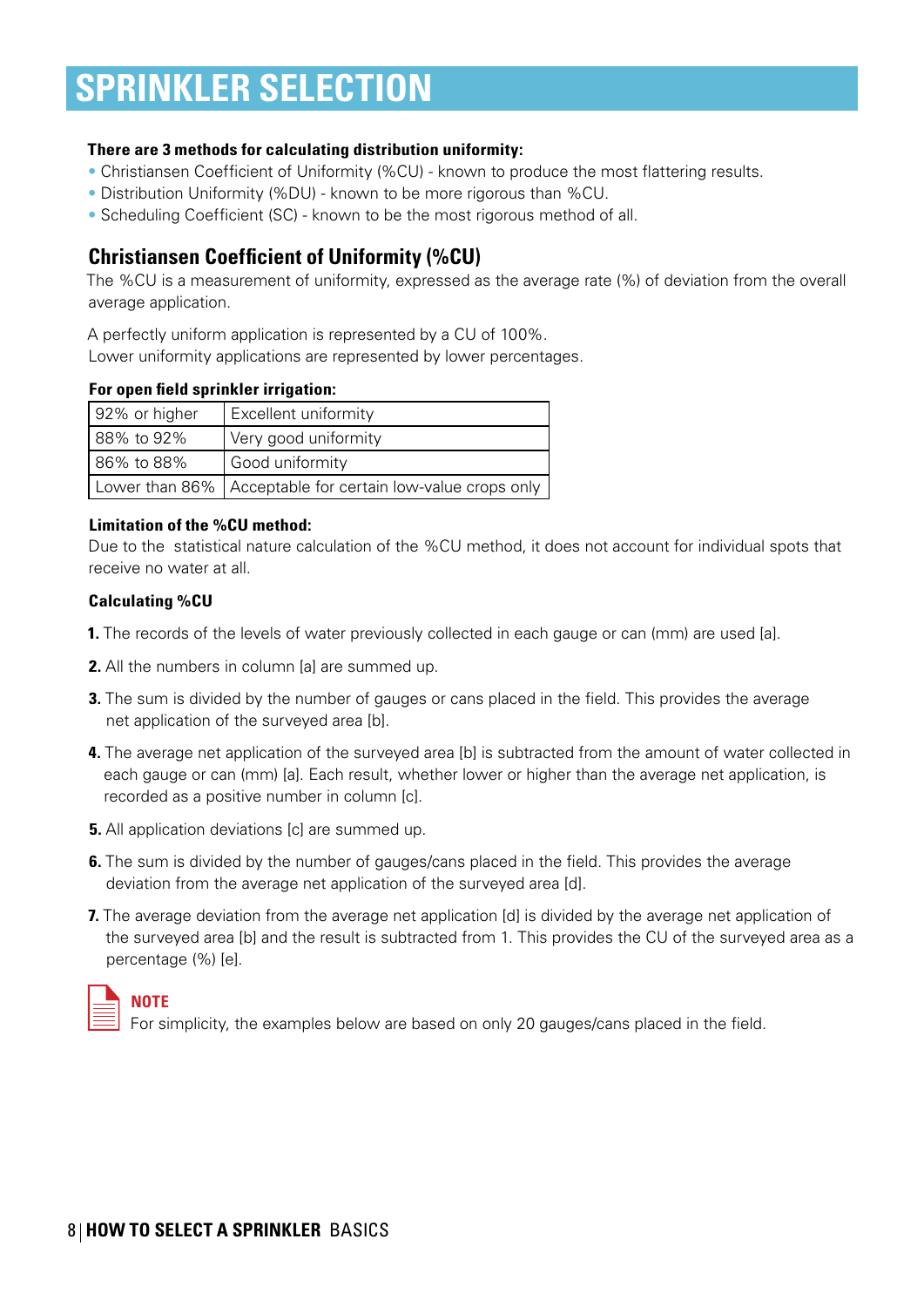# <span id="page-8-0"></span>**EXAMPLE**

| $\mathbf{a}$                                   | $\mathbf b$                                | C                                                                                  | $\mathbf d$                                                    | $\mathbf{e}$                                   |
|------------------------------------------------|--------------------------------------------|------------------------------------------------------------------------------------|----------------------------------------------------------------|------------------------------------------------|
| <b>Net application</b><br>measurements<br>[mm] | <b>Average net</b><br>application<br>[AVG] | <b>Measurements [mm] -</b><br>average net application<br>= application deviations* | <b>Average</b><br>deviation from<br>average net<br>application | %CU                                            |
| 5.14                                           |                                            | 0.57                                                                               |                                                                |                                                |
| 5.06                                           |                                            | 0.49                                                                               |                                                                |                                                |
| 5.02                                           |                                            | 0.45                                                                               |                                                                |                                                |
| 4.99                                           |                                            | 0.42                                                                               |                                                                |                                                |
| 4.87                                           |                                            | 0.30                                                                               |                                                                |                                                |
| 4.87                                           |                                            | 0.30                                                                               |                                                                |                                                |
| 4.83                                           |                                            | 0.26                                                                               |                                                                |                                                |
| 4.77                                           |                                            | 0.20                                                                               |                                                                |                                                |
| 4.75                                           |                                            | 0.22                                                                               |                                                                |                                                |
| 4.73                                           |                                            | 0.24                                                                               |                                                                |                                                |
| 4.70                                           | $91.35 / 20 = 4.57$                        | 0.23                                                                               |                                                                | $7.29 / 20 = 0.36$   1 - (0.36 / 4.57) = 92.12 |
| 4.62                                           |                                            | 0.05                                                                               |                                                                |                                                |
| 4.41                                           |                                            | 0.16                                                                               |                                                                |                                                |
| 4.40                                           |                                            | 0.17                                                                               |                                                                |                                                |
| 4.38                                           |                                            | 0.19                                                                               |                                                                |                                                |
| 4.26                                           |                                            | 0.31                                                                               |                                                                |                                                |
| 4.25                                           |                                            | 0.32                                                                               |                                                                |                                                |
| 4.12                                           |                                            | 0.45                                                                               |                                                                |                                                |
| 3.82                                           |                                            | 0.75                                                                               |                                                                |                                                |
| 3.36                                           |                                            | 1.21                                                                               |                                                                |                                                |
| <b>Sum: 91.35</b>                              |                                            | <b>Sum: 7.29</b>                                                                   |                                                                |                                                |

\*Application deviations are always recorded as positive numbers, whether the result is lower or higher than the average net application [AVG].

# **Distribution Uniformity (%DU)**

The %DU is a measurement of uniformity, based on comparison of the driest 25% of the surveyed area with the overall average net application, as a percentage.

### **%DU = (average of the lowest 25% / overall average) x 100**

A perfectly uniform application is represented by a DU of 100%. A less uniform application is represented by a lower percentage:

### **For open field sprinkler irrigation:**

| 90% or higher | <b>Excellent uniformity</b>                                |
|---------------|------------------------------------------------------------|
| 80% to 90%    | Very good uniformity                                       |
| 75% to 80%    | Good uniformity                                            |
|               | Lower than 75% Acceptable for certain low-value crops only |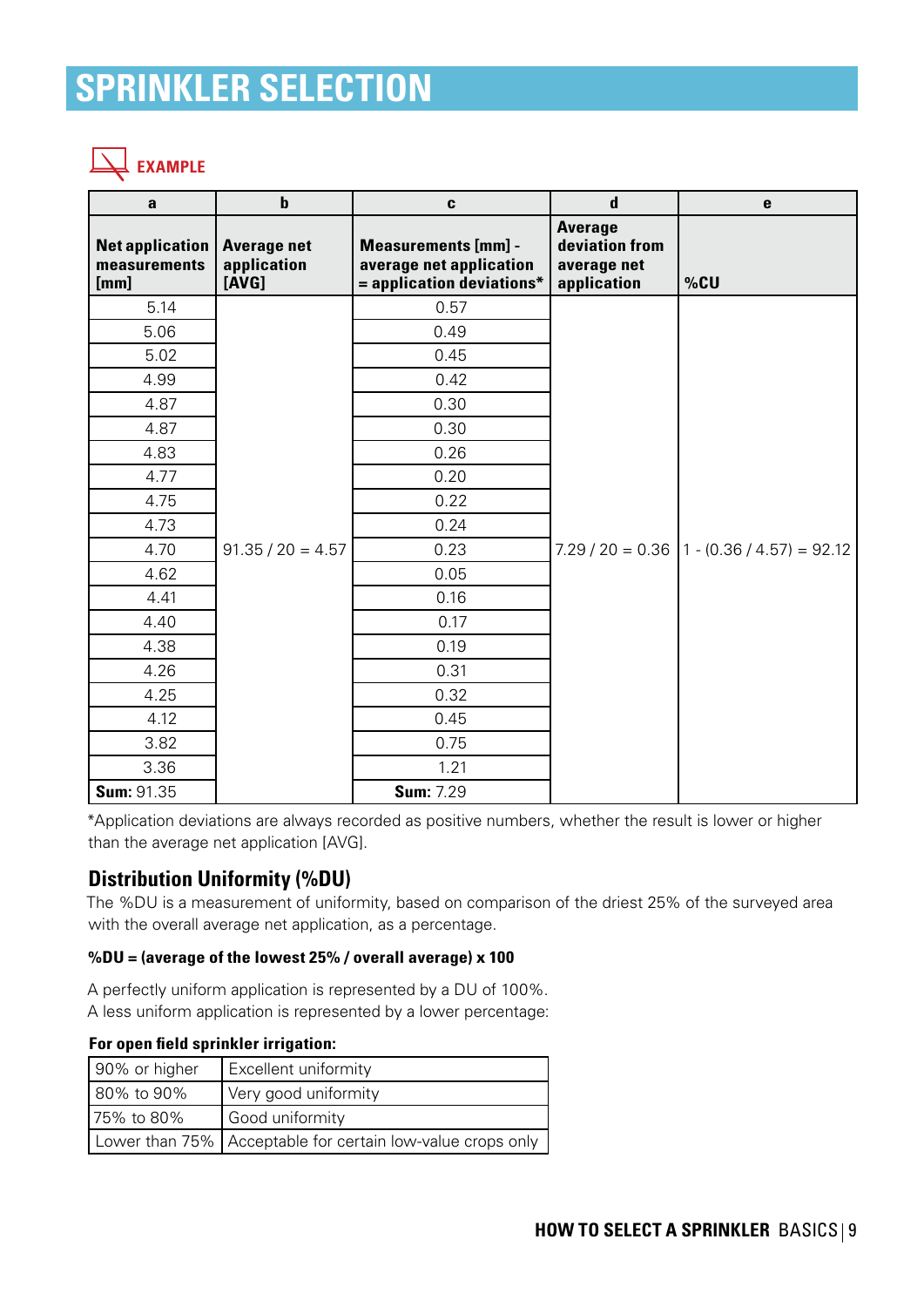### **Advantage of the %DU method:**

The measurement of %DU takes the driest results into account. Therefore it is better than %CU, as it compares the area that receives the least water with the average application of the entire area.

### **Calculating %DU**

- **1.** The records of the levels of water previously collected in each gauge or can (mm) are used [a].
- **2.** All the numbers in column [a] are summed up.
- **3.** The sum is divided by the number of gauges or cans placed in the field. This provides the average net application of the entire surveyed area [b].
- **4.** The lowest 25% of the numbers in the column are summed up.
- **5.** The sum of the lowest 25% of the numbers in the column is divided by 25% of the number of gauges or cans placed in the field. This provides the average net application of the lowest 25% of the numbers representing the surveyed area [c].
- **6.** The average net application of the lowest 25% of the numbers is divided by the average net application of the entire surveyed area. This provides the DU of the surveyed area as a percentage (%) [d].

# **EXAMPLE**

| a                                           |      | $\mathbf b$                                                   | C                                                                | $\mathbf d$                        |
|---------------------------------------------|------|---------------------------------------------------------------|------------------------------------------------------------------|------------------------------------|
| <b>Net application</b><br>measurements [mm] |      | <b>Average net</b><br>application of the<br>entire area [AVG] | <b>Average net application</b><br>of the lowest 25%<br>[AVG low] | %DU                                |
|                                             | 5.14 |                                                               |                                                                  |                                    |
|                                             | 5.06 |                                                               |                                                                  |                                    |
|                                             | 5.02 |                                                               |                                                                  |                                    |
|                                             | 4.99 |                                                               |                                                                  |                                    |
|                                             | 4.87 |                                                               |                                                                  |                                    |
|                                             | 4.87 |                                                               |                                                                  |                                    |
|                                             | 4.83 |                                                               |                                                                  |                                    |
|                                             | 4.77 |                                                               |                                                                  |                                    |
|                                             | 4.75 |                                                               |                                                                  |                                    |
|                                             | 4.73 |                                                               |                                                                  |                                    |
|                                             | 4.70 |                                                               | $91.35 / 20 = 4.57$   19.81 / (20 x 25%) = 3.96                  | $(3.96 / 4.57) \times 100 = 86.65$ |
|                                             | 4.62 |                                                               |                                                                  |                                    |
|                                             | 4.41 |                                                               |                                                                  |                                    |
|                                             | 4.40 |                                                               |                                                                  |                                    |
|                                             | 4.38 |                                                               |                                                                  |                                    |
|                                             | 4.26 |                                                               |                                                                  |                                    |
|                                             | 4.25 |                                                               |                                                                  |                                    |
| lowest 25%                                  | 4.12 |                                                               |                                                                  |                                    |
|                                             | 3.82 |                                                               |                                                                  |                                    |
|                                             | 3.36 |                                                               |                                                                  |                                    |
| Sum - entire area: 91.35                    |      |                                                               |                                                                  |                                    |
| Sum - lowest 25%: 19.81                     |      |                                                               |                                                                  |                                    |

### 10 **HOW TO SELECT A SPRINKLER** BASICS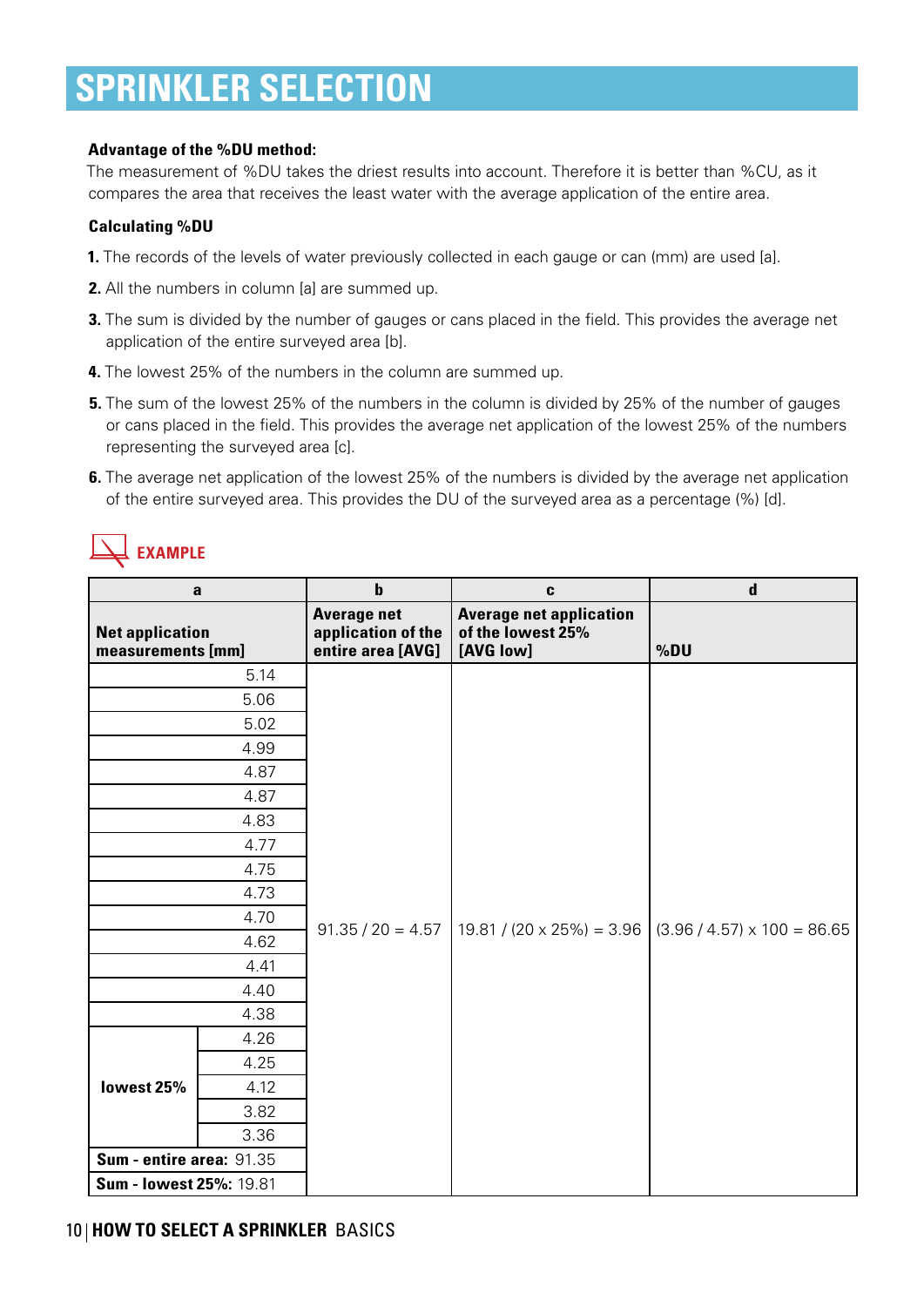# <span id="page-10-0"></span>**Scheduling Coefficient (SC)**

The Scheduling Coefficient is a run-time multiplier. It is the amount of time one needs to over-irrigate to achieve the average application rate of the entire area in the driest part of the irrigated area.

### **SC = overall average net application / average net application in the driest 5% of the irrigated area**

### **Advantage of the SC method:**

SC measurement takes into account the driest area (the part that receives the least water) while ensuring that the entire area is irrigated with at least the minimum required quantity, according to the crop value.

#### **NOTE**

 $\equiv$  In open field applications, it is customary to consider 5% of the entire surveyed area as the driest area..



## **NOTE**

The SC method is applicable only for testing purposes, in order to validate the %CU and %DU methods and is not recommended for irrigation planning.

A perfectly uniform application is represented by an SC of 1.0. A less uniform application is represented by a higher SC value:

### **For open field sprinkler irrigation:**

| $Up$ to 1.1  | <b>Excellent uniformity</b>                                   |
|--------------|---------------------------------------------------------------|
| $11.1 - 1.2$ | Very good uniformity                                          |
| $1.3 - 1.4$  | Good uniformity                                               |
|              | Higher than 1.4   Acceptable for certain low-value crops only |

### **Calculating SC**

- **1.** The records of the levels of water previously collected in each gauge or can (mm) are used [a].
- **2.** All the numbers in column [a] are summed up.
- **3.** The lowest 5% of the numbers in column [a] are summed up [only 1 number in this example].
- **4.** The sum of all the numbers in the column [a] is divided by the number of gauges or cans placed in the field. This provides the average net application of the entire surveyed area [b].
- **5.** The sum of the lowest 5% of the numbers in column [a] is divided by 5% of the number of gauges or cans placed in the field. This provides the average net application of the 5% lowest numbers in the surveyed area [c].
- **6.** The sum of all the numbers in column [a] is divided by the sum of the lowest 5% of the numbers in column [a]. This provides the SC value [d].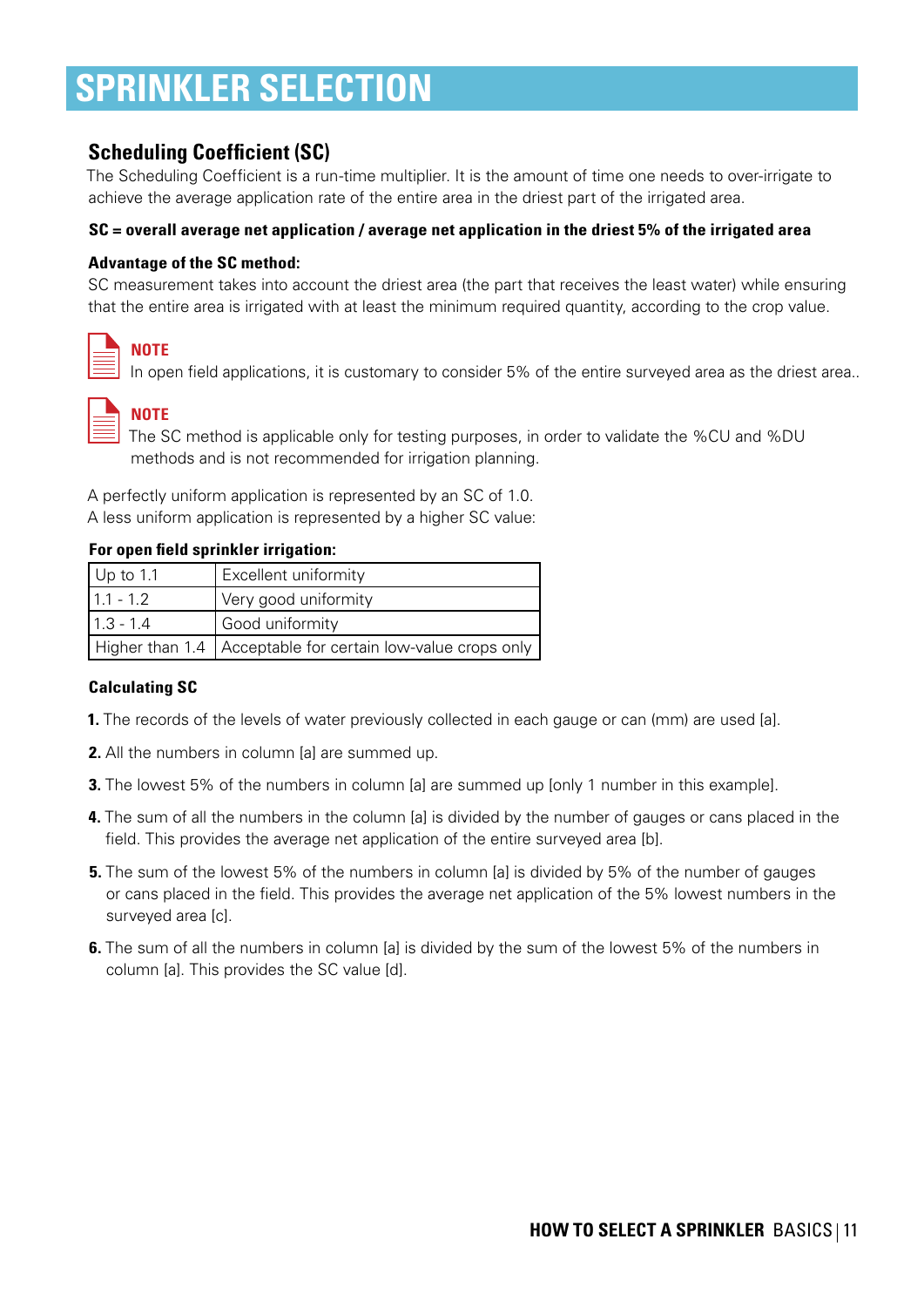

| a                                           | $\mathbf b$                                                | C                                                            | $\mathbf d$            |
|---------------------------------------------|------------------------------------------------------------|--------------------------------------------------------------|------------------------|
| <b>Net application</b><br>measurements [mm] | <b>Average net application</b><br>of the entire area [AVG] | <b>Average net application of</b><br>the lowest 5% [AVG low] | <b>SC value</b>        |
| 5.14                                        |                                                            |                                                              |                        |
| 5.06                                        |                                                            |                                                              |                        |
| 5.02                                        |                                                            |                                                              |                        |
| 4.99                                        |                                                            |                                                              |                        |
| 4.87                                        |                                                            |                                                              |                        |
| 4.87                                        |                                                            |                                                              |                        |
| 4.83                                        |                                                            |                                                              |                        |
| 4.77                                        |                                                            |                                                              |                        |
| 4.75                                        |                                                            |                                                              |                        |
| 4.73                                        |                                                            |                                                              |                        |
| 4.70                                        | $91.35 / 20 = 4.57$                                        | $3.36 / (20 \times 5\%) = 3.36$                              | $(4.57 / 3.36) = 1.36$ |
| 4.62                                        |                                                            |                                                              |                        |
| 4.41                                        |                                                            |                                                              |                        |
| 4.40                                        |                                                            |                                                              |                        |
| 4.38                                        |                                                            |                                                              |                        |
| 4.26                                        |                                                            |                                                              |                        |
| 4.25                                        |                                                            |                                                              |                        |
| 4.12                                        |                                                            |                                                              |                        |
| 3.82                                        |                                                            |                                                              |                        |
| lowest 5%<br>3.36                           |                                                            |                                                              |                        |
| Sum - entire area: 91.35                    |                                                            |                                                              |                        |
| 3.36<br>Sum - lowest 5%:                    |                                                            |                                                              |                        |

**Conclusion:** The 3 examples above show that each method of calculating the distribution uniformity produces a different result.

|           | Method   Value   Level of distribution uniformity |
|-----------|---------------------------------------------------|
| $%$ CU    | $\vert$ 92.12 Excellent                           |
| %DU       | 86.65 Very good                                   |
| <b>SC</b> | $1.36$ Good                                       |

It is common practice among sprinkler manufacturers to advertise the results of the %CU method only, which are known to be the most flattering. Netafim™, however, insisting on strict standards and zealous R&D procedures, tests its sprinklers with all 3 methods and provides its customers with the results of the most rigorous analyses.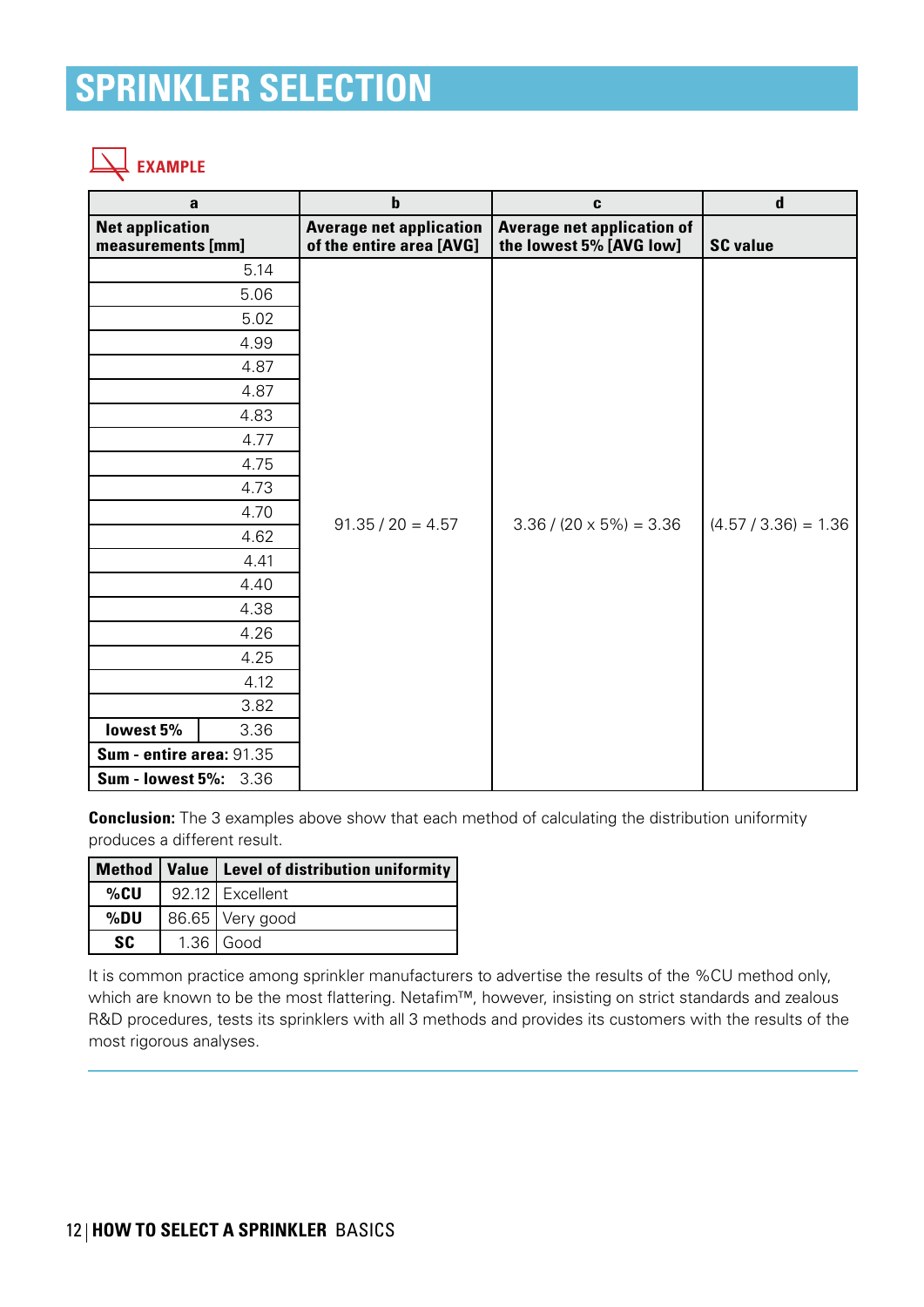# <span id="page-12-0"></span>**C. Sprinkler spacing pattern**

In order to achieve the best possible water distribution uniformity with any given sprinkler it is important to plan an adequate sprinkler spacing pattern.

There are 2 main types of sprinkler spacing patterns:



(a) The distance between 2 adjacent sprinklers on the same lateral.

- (b) The distance between adjacent laterals.
- (c) The distance between 2 sprinklers on adjacent laterals.



### **NOTE**

Do not confound isosceles with equilateral. Isosceles is usually referred to in open-field applications. Equilateral is occasionally referred to in orchards due to the tree planting pattern.

### **Each individual sprinkler has different distribution patterns depending on 3 factors:**

• Sprinkler flow rate • Working pressure • Sprinkler height above ground



# **NOTE**

### **There are some prejudices regarding the sprinkler spacing pattern issue:**

- The sprinkler spacing pattern offering the highest water distribution uniformity is a triangle.
- The higher the working pressure the higher the distribution uniformity.
- The closest to each other the sprinklers are the higher the distribution uniformity.

### **In reality it is not as simple as that.**

The sprinkler's distribution pattern is influenced by the above 3 factors in a non-linear manner. Netafim™ conducts tests and simulations to deduce the distribution patterns of its sprinklers under various combinations of the above 3 factors. The performance tables provided in each sprinkler literature are derived from these tests and simulations.

### **Sprinkler comfort zone**

In the sprinklers performance tables, a uniformity coefficient of 88% or higher (green/blue boxes) is considered to represent the sprinkler comfort zone regarding full coverage open field sprinkler irrigation. To achieve adequate water distribution uniformity it is recommended to select a sprinkler spacing pattern and working pressure compliant with this uniformity range.

### **Conclusion**

Always select a sprinkler spacing pattern based on the sprinkler performance tables provided in the sprinkler literature and not on instinct or intuition.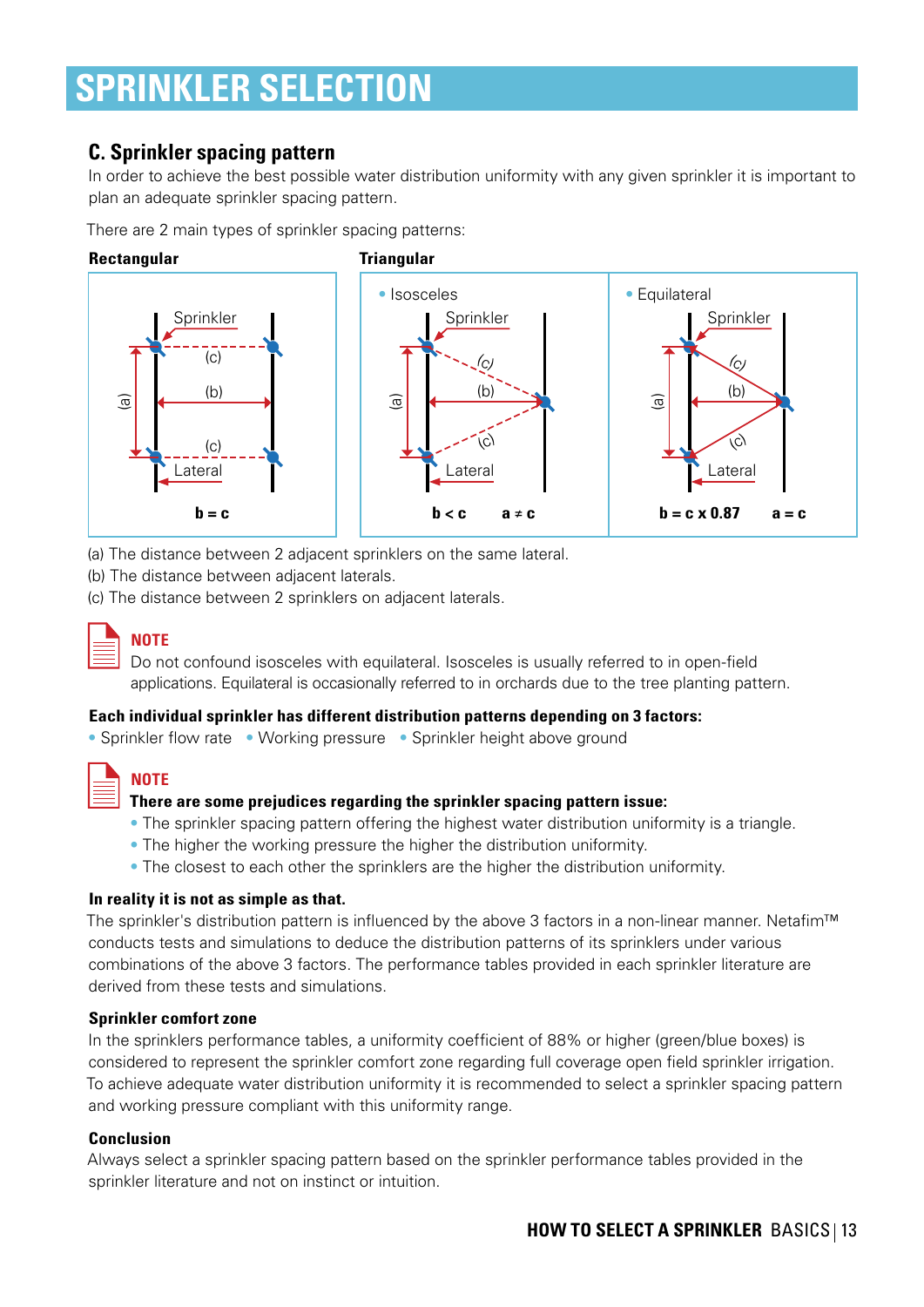# <span id="page-13-0"></span>**D. Evaporation loss during sprinkler irrigation**

During sprinkler operation, some water evaporates as the droplets are sprayed through the air.

|                        | <b>High evaporation loss</b> | Low evaporation loss |
|------------------------|------------------------------|----------------------|
| Relative humidity (RH) | Low                          | High                 |
| Air temperature        | High                         | Low                  |
| Nozzle size            | Small                        | Large                |
| Working pressure       | High                         | Low                  |
| Wind speed             | High                         | _OW                  |

### **Evaporation loss depends on the following factors:**

Sprinkler evaporation loss can be reduced by changing sprinkler operating conditions to increase water droplet size or by operating the system under conditions of low climate demands (high RH, low air temperature and low wind speed). The climate demands are low at night and during early morning and early evening hours.

# **EXAMPLE**

# **Evaporation loss (%) - Different scenarios**

Each of the 4 tables below presents the evaporation losses calculated for 3 values of air temperature with different values of other affecting factors, using the Frost & Schwalen nomogram\*.

\*The Frost & Schwalen nomogram is a graphic method to predict evaporation loss based on the values of different factors.

| <b>RH</b><br>(%) | Air<br>temp.<br>$(^{\circ}C)$ | <b>Nozzle</b><br>size<br>(mm) | <b>Working</b><br>pressure<br>(bar) | <b>Wind</b><br>speed<br>(m/sec) | <b>Evaporation</b><br><b>loss</b><br>(%) | <b>RH</b><br>(%) | Air<br>temp.<br>$(^{\circ}C)$ | <b>Nozzle</b><br>size<br>(mm) | <b>Working</b><br>pressure<br>(bar) | <b>Wind</b><br>speed<br>(m/sec) | <b>Evaporation</b><br><b>loss</b><br>(%) |
|------------------|-------------------------------|-------------------------------|-------------------------------------|---------------------------------|------------------------------------------|------------------|-------------------------------|-------------------------------|-------------------------------------|---------------------------------|------------------------------------------|
|                  |                               |                               |                                     |                                 |                                          |                  |                               |                               |                                     |                                 |                                          |
| 20               |                               |                               |                                     |                                 | 4.2                                      |                  |                               | 2.5                           |                                     |                                 | 4.5                                      |
| 40               | 15.0                          | 3.0                           | 2.5                                 | 1.0                             | 4.0                                      | 20               | 15.0                          | 3.0                           | 2.5                                 | 1.0                             | 4.2                                      |
| 60               |                               |                               |                                     |                                 | 3.0                                      |                  |                               | 3.5                           |                                     |                                 | 4.0                                      |
| 80               |                               |                               |                                     |                                 | 2.7                                      |                  |                               | 4.0                           |                                     |                                 | 3.4                                      |
|                  |                               |                               |                                     |                                 |                                          |                  |                               |                               |                                     |                                 |                                          |
| 20               |                               |                               |                                     |                                 | 5.5                                      |                  |                               | 2.5                           |                                     |                                 | 6.0                                      |
| 40               | 25.0                          | 3.0                           | 2.5                                 |                                 | 5.3                                      | 20               |                               | 3.0                           |                                     |                                 | 5.6                                      |
| 60               |                               |                               |                                     | 1.0                             | 4.0                                      |                  | 25.0                          | 3.5                           | 2.5                                 | 1.0                             | 5.2                                      |
| 80               |                               |                               |                                     |                                 | 3.1                                      |                  |                               | 4.0                           |                                     |                                 | 4.8                                      |
|                  |                               |                               |                                     |                                 |                                          |                  |                               |                               |                                     |                                 |                                          |
| 20               |                               |                               |                                     |                                 | 9.0                                      |                  |                               | 2.5                           |                                     |                                 | 9.7                                      |
| 40               |                               |                               |                                     |                                 | 7.0                                      |                  |                               | 3.0                           |                                     |                                 | 9.2                                      |
| 60               | 35.0                          | 3.0                           | 2.5                                 | 1.0                             | 5.5                                      | 20               | 35.0                          | 3.5                           | 2.5                                 | 1.0                             | 8.0                                      |
| 80               |                               |                               |                                     |                                 | 4.0                                      |                  |                               | 4.0                           |                                     |                                 | 6.8                                      |

### **With different RH values**

### **With different nozzle sizes**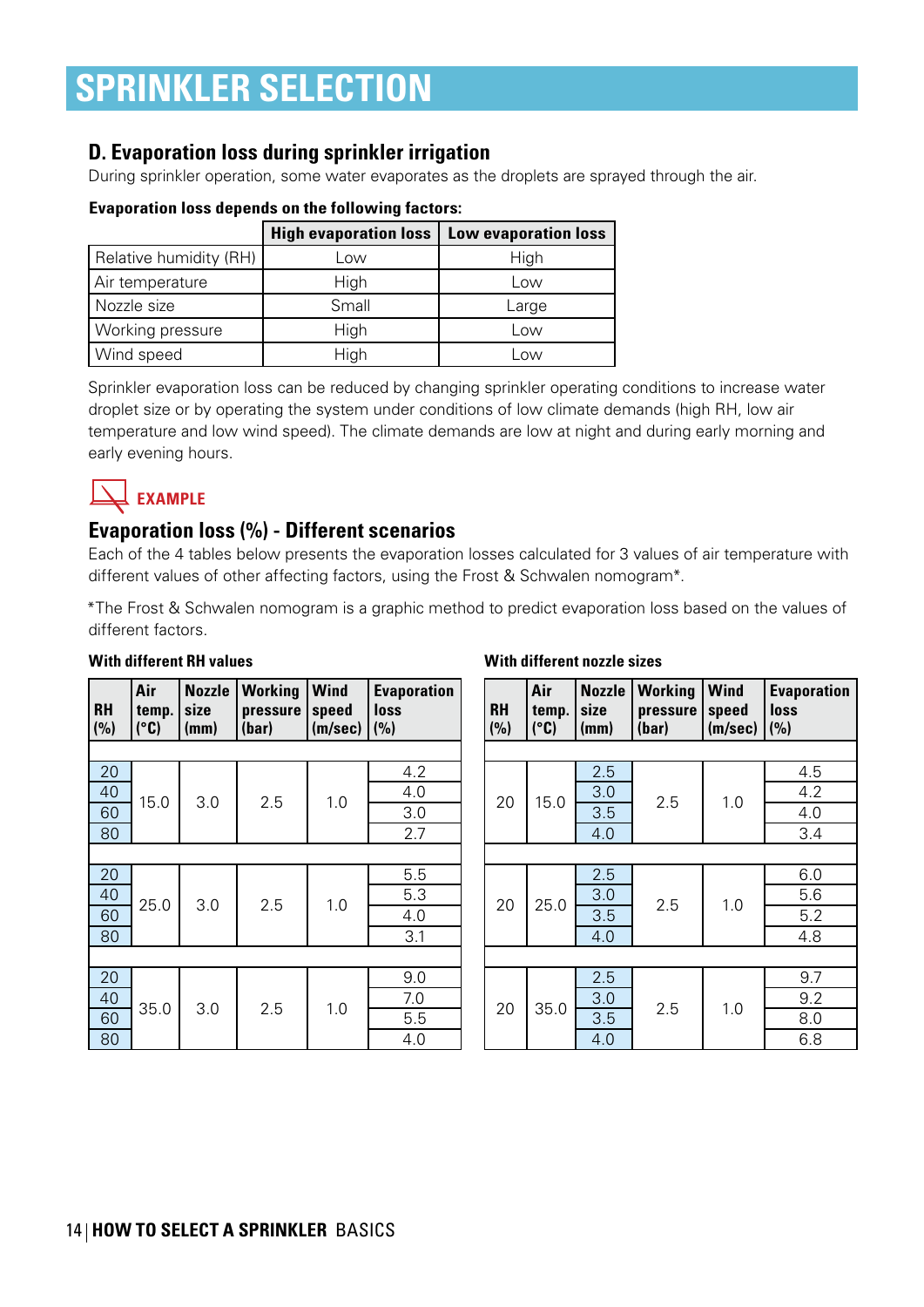| <b>RH</b><br>(%) | Air<br>temp.<br>$(^{\circ}C)$ | <b>Nozzle</b><br>size<br>(mm) | <b>Working</b><br>pressure<br>(bar) | <b>Wind</b><br>speed<br>(m/sec) | <b>Evaporation</b><br><b>loss</b><br>(%) | <b>RI</b><br>(% |
|------------------|-------------------------------|-------------------------------|-------------------------------------|---------------------------------|------------------------------------------|-----------------|
|                  |                               |                               |                                     |                                 |                                          |                 |
|                  |                               |                               | 2.0                                 |                                 | 3.0                                      |                 |
|                  | 15.0                          |                               | 2.5                                 |                                 | 3.9                                      |                 |
| 40               |                               | 3.0                           | 3.0                                 | 1.0                             | 4.5                                      | 6               |
|                  |                               |                               | 3.5                                 |                                 | 5.3                                      |                 |
|                  |                               |                               |                                     |                                 |                                          |                 |
|                  |                               |                               | 2.0                                 |                                 | 4.2                                      |                 |
|                  | 25.0                          | 3.0                           | 2.5                                 |                                 | 4.9                                      |                 |
| 40               |                               |                               | 3.0                                 | 1.0                             | 5.5                                      | 6               |
|                  |                               |                               | 3.5                                 |                                 | 6.3                                      |                 |
|                  |                               |                               |                                     |                                 |                                          |                 |
|                  |                               |                               | 2.0                                 |                                 | 5.6                                      |                 |
|                  |                               |                               | 2.5                                 |                                 | 6.7                                      |                 |
| 40               | 35.0                          | 3.0                           | 3.0                                 | 1.0                             | 8.0                                      | 6               |
|                  |                               |                               | 3.5                                 |                                 | 10.0                                     |                 |

#### <span id="page-14-0"></span>**With different working pressures**

| <b>RH</b><br>(%) | Air<br>temp.<br>(°C) | <b>Nozzle</b><br>size<br>(mm) | <b>Working</b><br>pressure<br>(har) | <b>Wind</b><br>speed<br>(m/sec) | <b>Evaporation</b><br>loss<br>(%) |  |  |  |  |  |  |  |  |  |  |     |
|------------------|----------------------|-------------------------------|-------------------------------------|---------------------------------|-----------------------------------|--|--|--|--|--|--|--|--|--|--|-----|
|                  |                      |                               |                                     |                                 |                                   |  |  |  |  |  |  |  |  |  |  |     |
|                  |                      |                               |                                     | 1.0                             | 2.9                               |  |  |  |  |  |  |  |  |  |  |     |
| 60               | 15.0                 | 3.0                           | 2.5                                 | 1.5                             | 3.3                               |  |  |  |  |  |  |  |  |  |  |     |
|                  |                      |                               |                                     | 2.0                             | 3.9                               |  |  |  |  |  |  |  |  |  |  |     |
|                  |                      |                               |                                     | 2.5                             | 4.3                               |  |  |  |  |  |  |  |  |  |  |     |
|                  |                      |                               |                                     |                                 |                                   |  |  |  |  |  |  |  |  |  |  |     |
|                  |                      |                               |                                     | 1.0                             | 3.5                               |  |  |  |  |  |  |  |  |  |  |     |
|                  |                      | 3.0                           | 2.5                                 | 1.5                             | 4.2                               |  |  |  |  |  |  |  |  |  |  |     |
| 60               | 25.0                 |                               |                                     |                                 |                                   |  |  |  |  |  |  |  |  |  |  | 2.0 |
|                  |                      |                               |                                     | 2.5                             | 5.3                               |  |  |  |  |  |  |  |  |  |  |     |
|                  |                      |                               |                                     |                                 |                                   |  |  |  |  |  |  |  |  |  |  |     |
|                  |                      |                               |                                     | 1.0                             | 5.3                               |  |  |  |  |  |  |  |  |  |  |     |
| 60               |                      |                               |                                     | 1.5                             | 6.0                               |  |  |  |  |  |  |  |  |  |  |     |
|                  | 35.0                 | 3.0                           | 2.5                                 | 2.0                             | 6.7                               |  |  |  |  |  |  |  |  |  |  |     |

**With different wind speeds**

#### The two scenarios below demonstrate the influence of extreme combinations of the factors on evaporation loss:

#### **Scenario resulting in a high evaporation loss Scenario resulting in a low evaporation loss**

| <b>RH</b><br>$($ %) | Air<br>temp. size<br>$  (^\circ \mathbf{C})  $ | $\mathsf{I}(\mathsf{mm})$ | Nozzle   Working   Wind<br>  pressure   speed<br>$ $ (bar) | $\vert$ (m/sec) $\vert$ (%) | Evaporation<br>  loss |  |
|---------------------|------------------------------------------------|---------------------------|------------------------------------------------------------|-----------------------------|-----------------------|--|
| 20                  | 35.0                                           | 2.5                       | 3.5                                                        | 2.5                         | 19.0                  |  |

| <b>RH</b><br>(%) | l Air<br>temp. size<br>$\mathsf{I}(\mathsf{C})$ | $\vert$ (mm) | Nozzle   Working   Wind<br>pressure speed<br>$ $ (bar) | $\vert$ (m/sec) $\vert$ (%) | Evaporation<br>  loss |
|------------------|-------------------------------------------------|--------------|--------------------------------------------------------|-----------------------------|-----------------------|
| 80               | 15.0                                            | 4.0          | 2.0                                                    |                             |                       |

 $2.5$  8.0

**Conclusion:** This example shows that the outcome of different combinations of factors is predictable only when all the factors are taken into account, since only the interaction among all of them determines the actual evaporation loss.

## **ATTENTION**

#### **The effect of wind**

This chapter discusses the effect of wind on evaporation loss. Wind speed and direction also have an unpredictable effect on distribution uniformity. Do not irrigate when wind speed is over 2 m/sec.

## **E. Soil infiltration rate**

Infiltration is the process by which water on the ground surface enters the soil. In soil science, infiltration rate is the rate at which soil is able to absorb rainfall or irrigation. It is measured in millimeters per hour or inches per hour. The rate decreases as the soil becomes saturated. If the precipitation rate exceeds the infiltration rate, runoff will usually occur unless there is some physical barrier. This is related to the saturated hydraulic conductivity of the near-surface soil. Infiltration rate can be measured using an infiltrometer.

In general, soil is composed of three components: sand, silt and clay. The relative amounts of these components affect the texture of the soil, influencing the rate at which water can infiltrate the soil.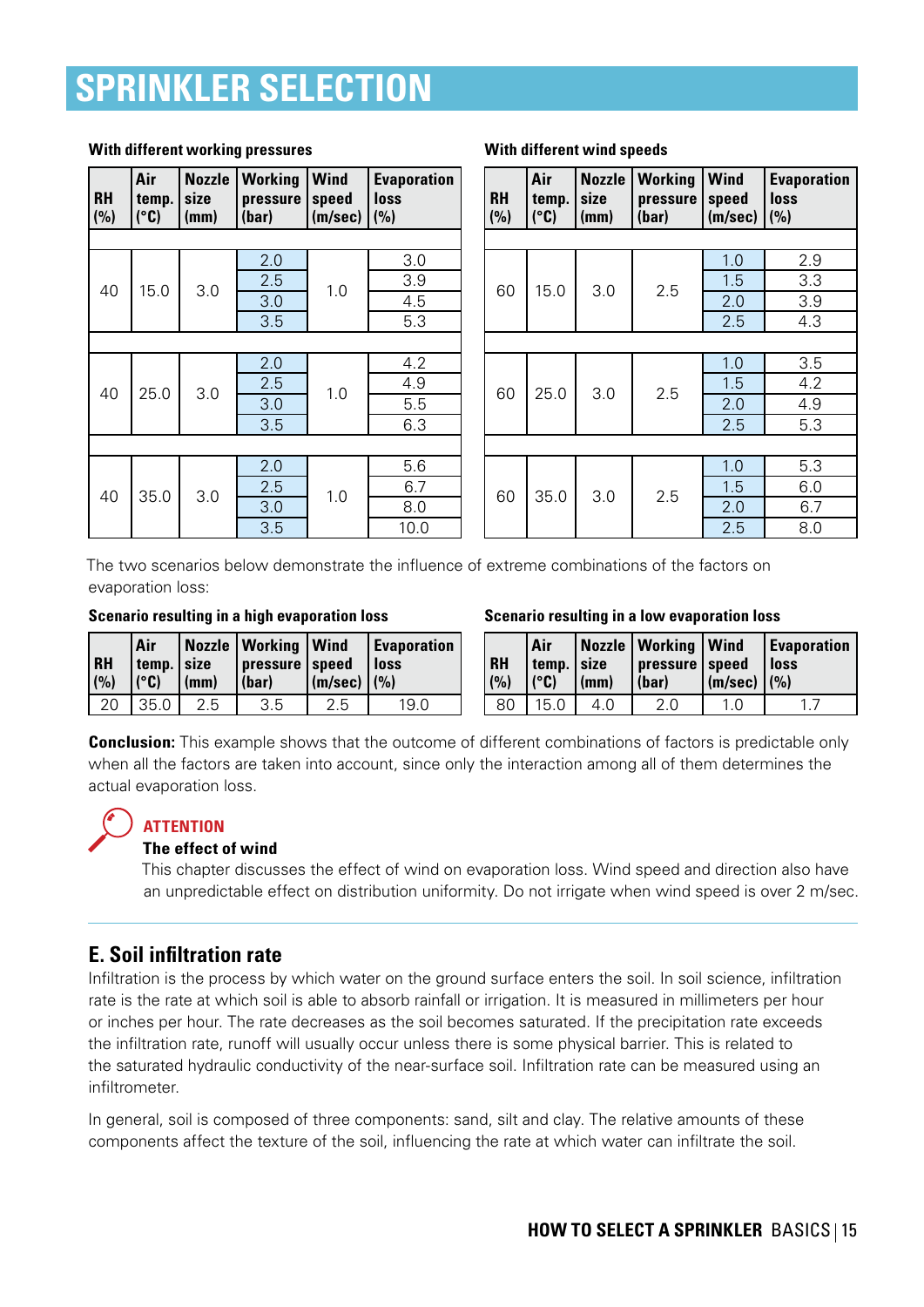#### <span id="page-15-0"></span>**Change in infiltration rate with time**

When irrigating of dry soil, at first the rate of infiltration is high. After a few hours, the soil becomes more saturated and the infiltration rate gradually stabilizes.



The curves in the graph above indicate infiltration rates over time for 3 types of soil textures. As shown, the infiltration rate is initially very high and as time progresses, or more correctly, as the amount of water that has infiltrated increases, the infiltration rate decreases. Therefore, a downward curve results, indicating a decreasing rate of infiltration. As irrigation continues, the infiltration rate approaches a nearly steady state, also called the basic infiltration rate.

### **Surface sealing**

Surface sealing is another factor that influences the infiltration rate. Surface sealing occurs when the shear effect of flowing water or impact energy of large drops causes the aggregates on the soil surface to decompose into smaller aggregates and individual particles, which tend to form a thin layer with low permeability on the soil surface. It is common to find large differences between infiltration during the first irrigation event and infiltration during later irrigation events, due to surface sealing, especially in the case of surface irrigation.

### **F. Maximum length of lateral**

When planning an irrigation system (drippers or sprinklers), it is of utmost importance not to exceed the maximum possible length of laterals in order to avoid severe reduction of irrigation uniformity, and therefore efficiency, resulting in lower yield.

### **Various factors influence the maximum possible length of laterals:**

- Emitter flow rate
- Inside diameter of the lateral (ID)
- Internal texture (roughness) of the lateral (C)
- Distance between emitters on the lateral
- Topographic slope of the lateral
- Pressure at the inlet of the lateral

The calculation of the maximum possible length of a lateral is not a straightforward process because it is dependent on various factors that interact in a non-linear manner. The result of the combination of the different factors is not intuitively predictable (as demonstrated in the examples below).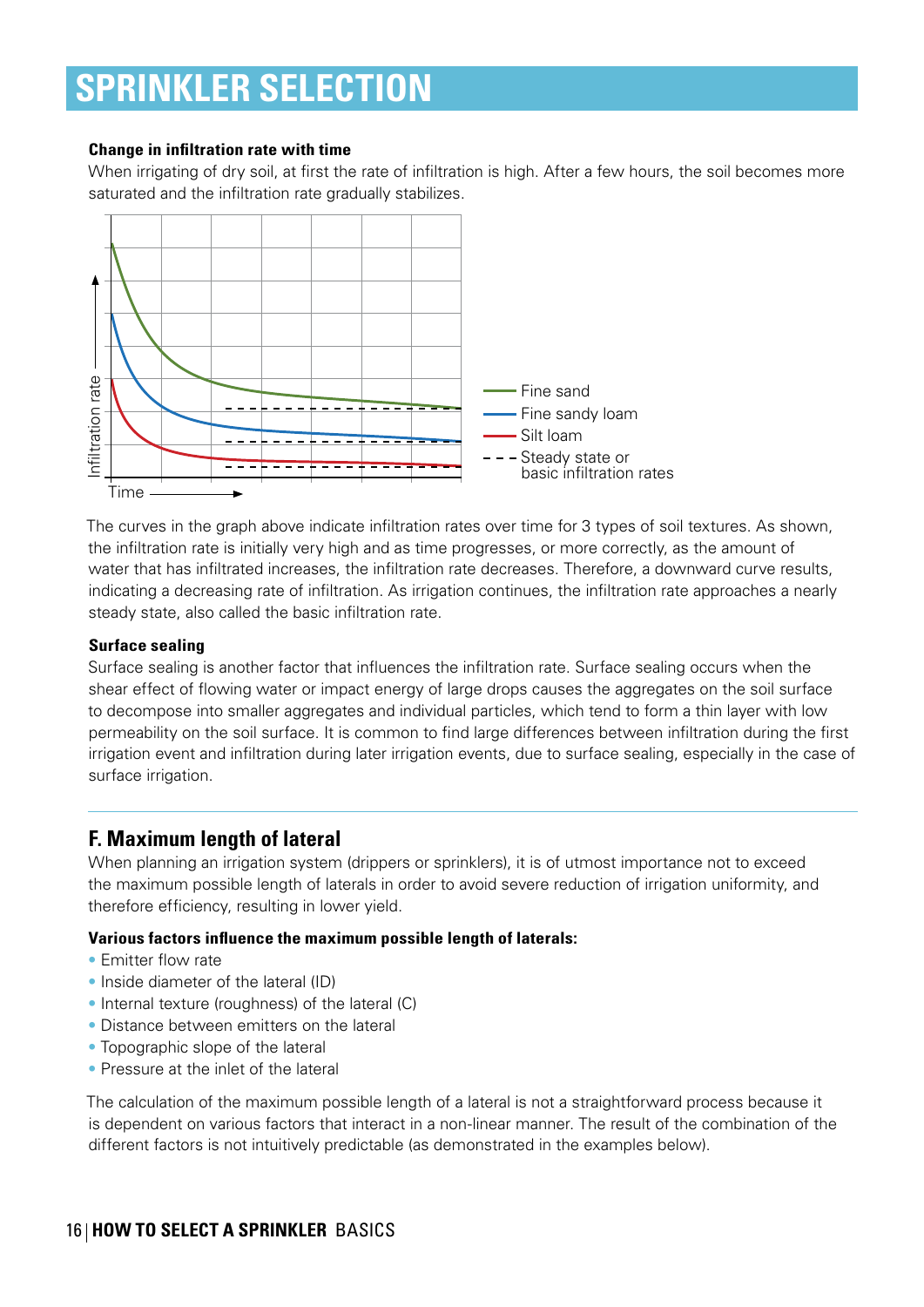<span id="page-16-0"></span>The maximum possible length of a lateral is reached when there is a 20% difference between the pressure at the inlet of the sprinkler that receives the highest pressure and the pressure at the inlet of the sprinkler that receives the lowest pressure along the lateral (a 20% pressure difference corresponds to a 10% flow rate difference, which is the accepted maximum for defining uniform irrigation).

The selection of the diameter of a lateral must be based on the required flow rate. This is the factor that has the greatest influence on the maximum possible length of the lateral.

# **EXAMPLE**

#### **Max. lateral length at different slopes - 10% flow rate loss**

Where:

| <b>Sprinkler</b>            | D-Net <sup>™</sup> 8550 |
|-----------------------------|-------------------------|
| Nominal flow rate   580 l/h |                         |
| Inlet pressure              | 2.8 Bar                 |

| Lateral   FlexNet™ 2" |
|-----------------------|
| $51.5 \text{ mm}$     |

|              |              |                         | Distance between sprinklers (m) |     |  |  |
|--------------|--------------|-------------------------|---------------------------------|-----|--|--|
|              |              | 10                      | 11                              | 12  |  |  |
|              | <b>Slope</b> | Max. lateral length (m) |                                 |     |  |  |
| Uphill       | 2%           | 180                     | 187                             | 192 |  |  |
|              | $1\%$        | 210                     | 220                             | 228 |  |  |
| Flat terrain | 0            | 250                     | 275                             | 288 |  |  |
| Downhill     | $-1%$        | 290                     | 319                             | 336 |  |  |
|              | $-2%$        | 330                     | 363                             | 384 |  |  |

# **TIP**

It is possible to avoid pressure loss, thus avoiding the length-of-lateral limitation, by using pressureregulated emitters. Netafim™ sprinklers can be pressure-regulated by adding pressure-regulating valves (PRV) at their inlets.

# **G. Head loss in the riser tube**

Since correct planning requires the consideration of the pressure needed at the sprinkler inlet, the head loss in the riser tube cannot be ignored.

### **The head loss in the riser tube is defined by 2 factors:**

### • **Friction loss**

The friction loss inside the riser tube, depends on:

- The flow rate
- The inside diameter (ID) of the riser tube
- The length of the riser tube
- The internal texture (roughness) of the riser tube (C)

### • **Elevation loss**

The elevation loss depends on the elevation of the sprinkler above the lateral (1 meter  $= 0.1$  bar).

# **EXAMPLE**

### **Friction loss in the riser tube**

| Where: |                   | <b>Riser</b> |                 | Flow rate (I/h) |       |            |       |  |  |
|--------|-------------------|--------------|-----------------|-----------------|-------|------------|-------|--|--|
|        | <b>Riser tube</b> | tube length  | 510             | 580             | 680   | 810        | 940   |  |  |
|        | $12.0$ mm         | (m)          | Head loss (bar) |                 |       |            |       |  |  |
| IC     | $9.0 \text{ mm}$  | 1 ^          | 0.094           |                 | 0.145 | $0.19^{-}$ | 0.257 |  |  |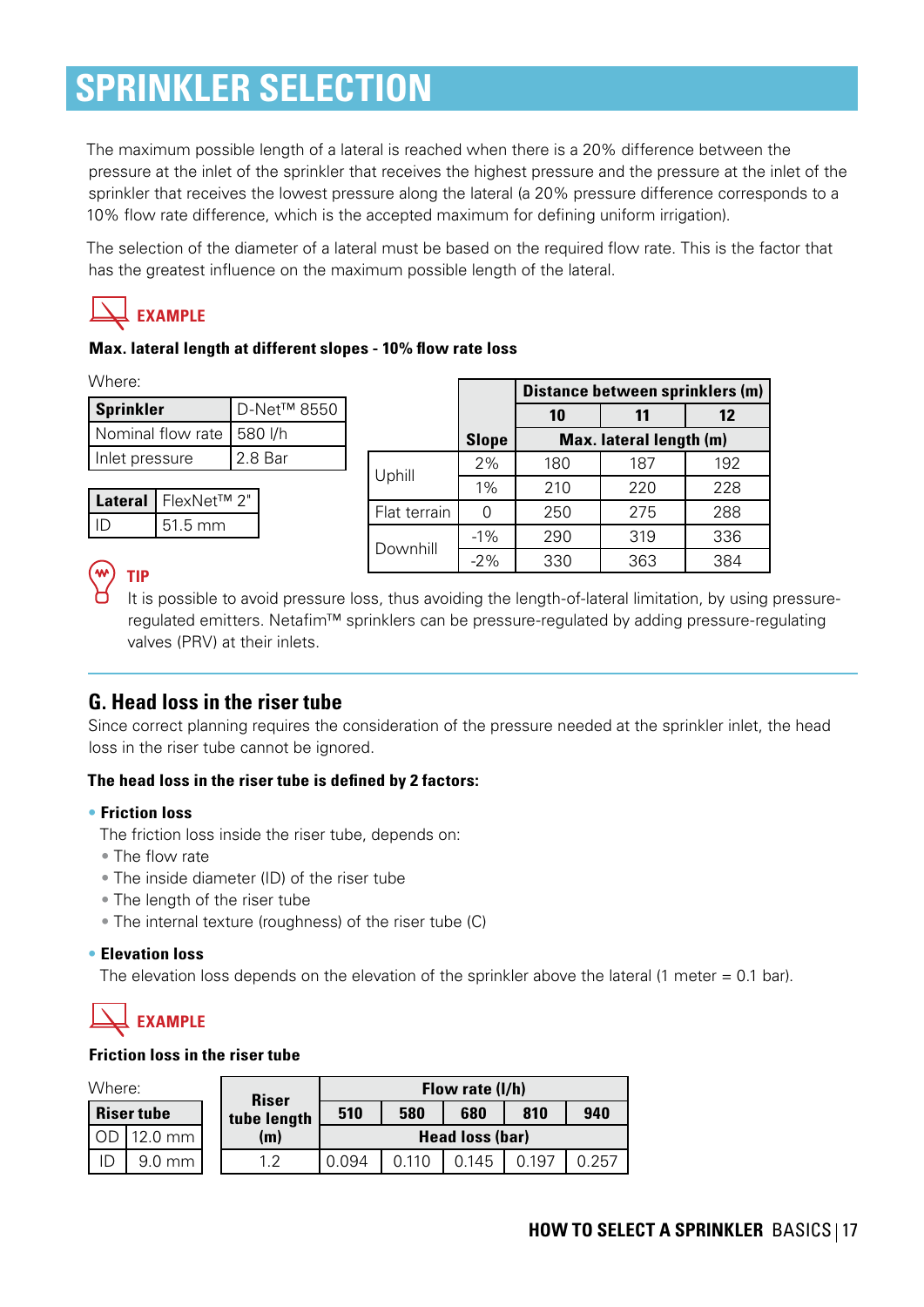# <span id="page-17-0"></span>**H. Sprinkler water trajectory**



- **1.** Sprinkler nozzle angle
- **2.** Elevation of sprinkler nozzle above ground
- **3.** Elevation of max. trajectory height above sprinkler nozzle
- **4.** Distance of max. trajectory height from sprinkler nozzle
- **5.** Max. wetted distance (dependant on sprinkler nozzle elevation above ground).

### **Trajectory height above sprinkler nozzle**

The maximum trajectory height above the sprinkler nozzle is relevant in the following cases:

- When sprinklers are used under the canopy to prevent wetting the foliage.
- When sprinklers are used in a net-house or inside a roofed structure such as a glasshouse, to prevent wetting the net or the ceiling.



### **NOTE**

In most cases a sprinkler with a shallower trajectory is less vulnerable to wind influence.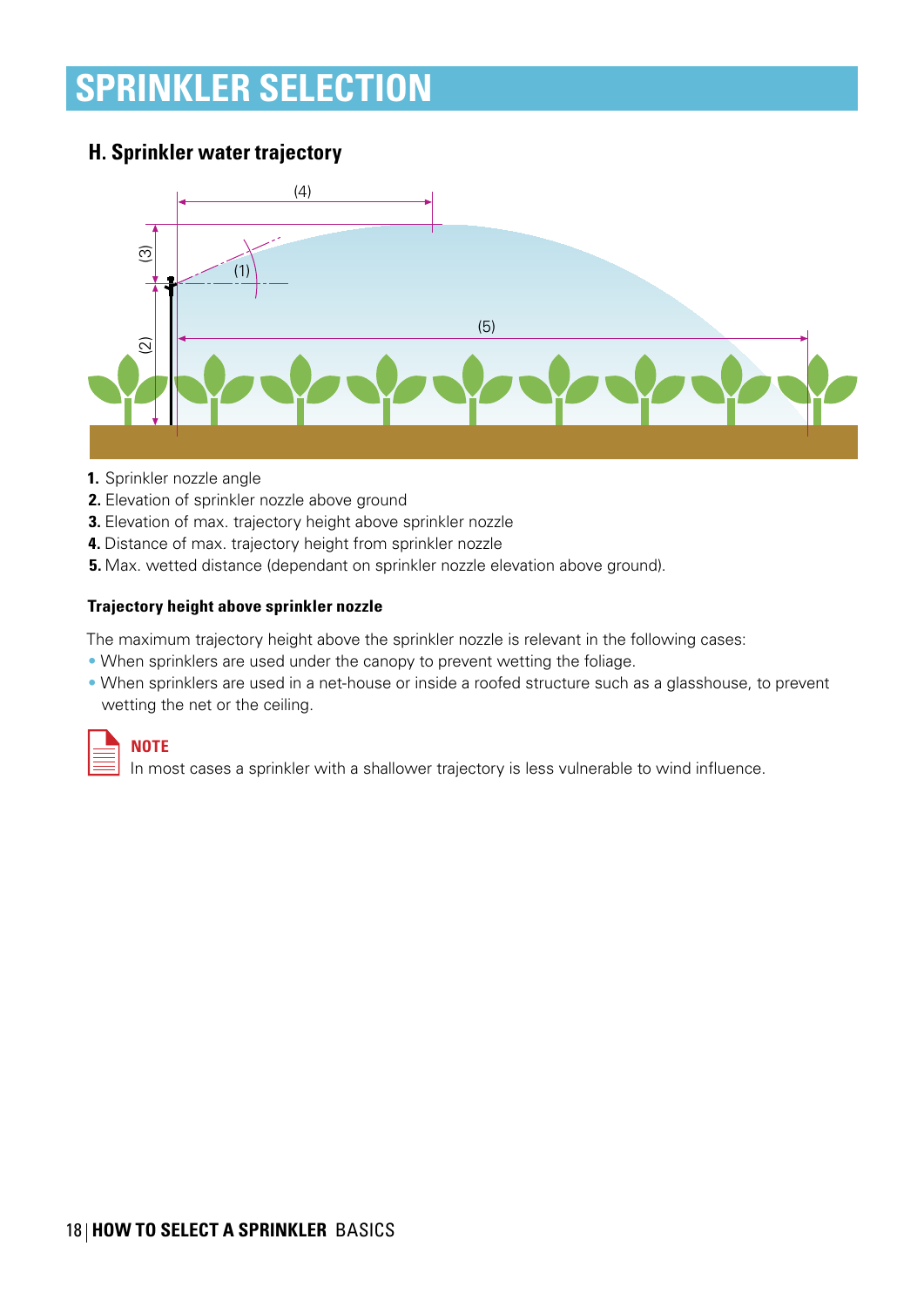# <span id="page-18-0"></span>**Selecting a sprinkler**



## **CAUTION**

A sprinkler can be properly selected only after gaining knowledge of all the factors of sprinkler performance explained above.

#### **The sprinkler is selected according to:**

- The crop needs
- The soil
- The grower's objectives

#### **Definition of the following parameters is required:**

- The precipitation rate (Pr), based on the type of soil, the weather conditions in the region and the period of sprinkler operation.
- The distance between distribution lines according to the agricultural practices and the agro-mechanic vehicles and tools used in the field/plantation during the growing season.
- The required water distribution uniformity according to the crop value and the expected profit.
- The operating pressure
- The height of the sprinkler above the ground
- The practicable trajectory height

It is not always possible to pinpoint the sprinkler that perfectly satisfies all the above requirements. In such a case, the most suitable sprinkler should be selected by weighing the above parameters according to their relative relevance to the crop needs and the grower's objectives.

# **TIP**

### **After selecting the sprinkler, select the distribution pipe.**

Netafin<sup>™</sup> recommends to use the FlexNet<sup>™</sup> pipe for its numerous advantages:

- User friendly and faster layout and retrieving process.
- Lower installation and setup costs.
- Flat and compact coil design, reduces freight and storage costs.
- Integral connectors reduce significant labor time and increase confidence in the connections between distribution pipes and risers.
- Light and flexible, easily moved from one installation to another.
- Low expansion and zero axial elongation, no snaking.
- Up to 80% lighter than other similar products.
- Robust and durable reinforced polyethylene weaves.
- White colored for high solar resistance, high chemical resistance and UV resistance.

For a full description of the FlexNet™ pipe range go to <www.netafim.com>